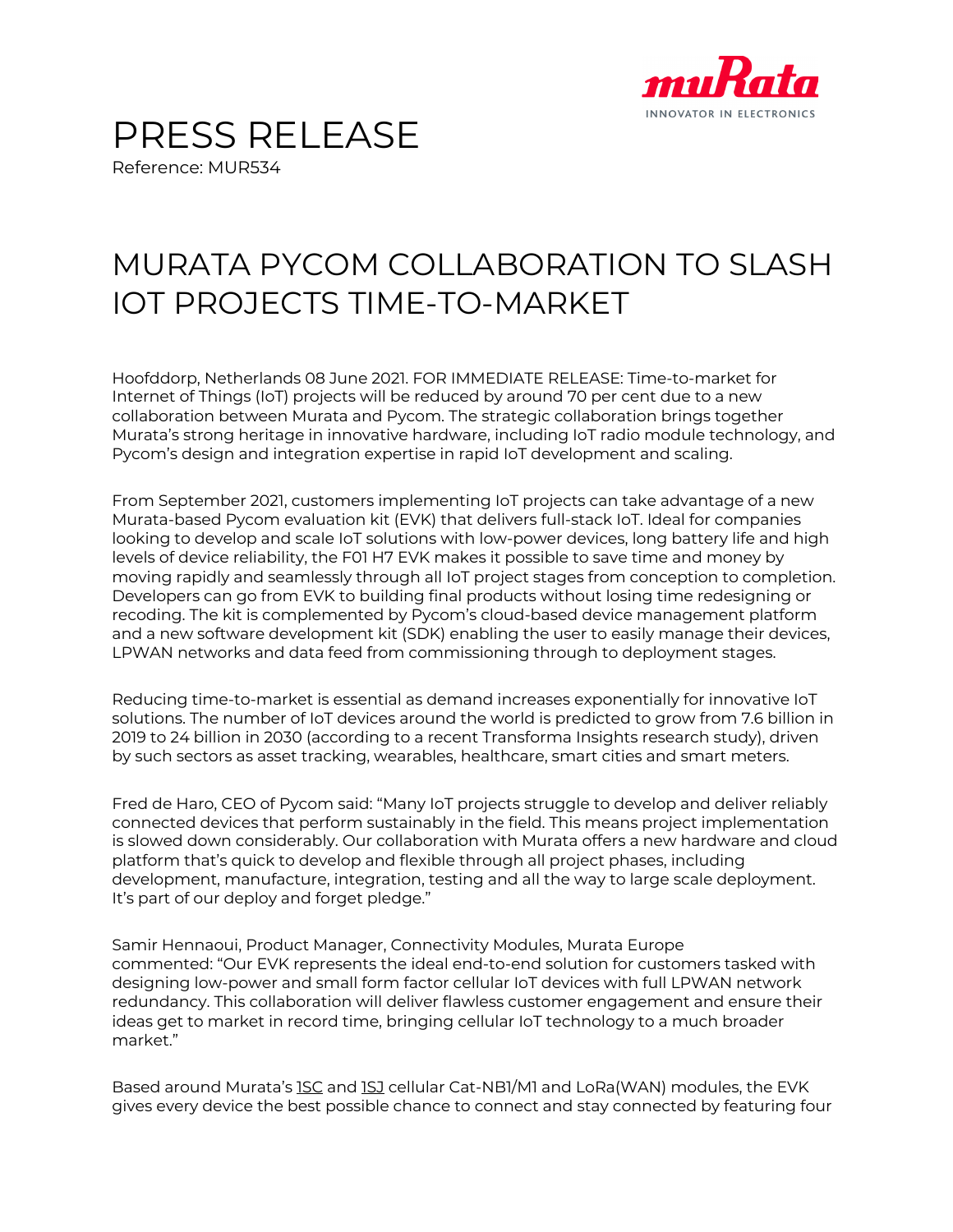LPWAN networks in one small OEM module, flexibly mounted on different boards. These include M.2, feather, reference designs or custom designed PCBs. Other features include an ARM Cortex H7 microcontroller and an NXP security chip.

Both the Murata-based Pycom EVK and SDK will be available from 15 September 2021.

References:

https://www.murata.com/en-eu/products/connectivitymodule/lpwa/overview/lineup/type-1sc

https://www.murata.com/en-eu/products/connectivitymodule/lpwa/overview/lineup/type-1sj

ends

For further information and reader enquiries: Dunya Kamil, Murata Electronics Europe B.V., Wegalaan 2, 2132 JC, Hoofddorp, The Netherlands

| Tel: | +31 (0) 23 56 98 456 | E-mail: dkamil@murata.com |
|------|----------------------|---------------------------|
| Fax: | +31 (0) 23 56 98 361 | Web: www.murata.com       |

Agency contact: Rachel Sandeman, Publitek Limited, 18 Brock Street, Bath, BA1 2LW, United Kingdom

| Tel: | +44 (0) 7738 682 833  | E-mail: rachel.sandeman@publitek.com |
|------|-----------------------|--------------------------------------|
|      | Web: www.publitek.com |                                      |

## **About Murata**

Murata is a leading manufacturer of electronic components, modules, and devices. The complete range includes ceramic capacitors, resistors/thermistors, inductors/chokes, timing devices, buzzers, sensors and EMI suppression filters. Whilst the company is known as a global ceramic capacitor manufacturer, it is also a world leader in Bluetooth® & WiFi™ Modules, board-mount DC-DC converters and is a key manufacturer of standard and custom AC-DC power supplies.

Established in 1944, Murata is headquartered in Japan and has European offices in Finland, France, Germany, Hungary, Italy, the Netherlands, Spain, Switzerland and the UK.

For more information on Murata, please visit: www.murata.com Twitter: @MurataEurope LinkedIn: http://www.linkedin.com/company/murata-electronics Facebook: http://www.facebook.com/MurataElectronics